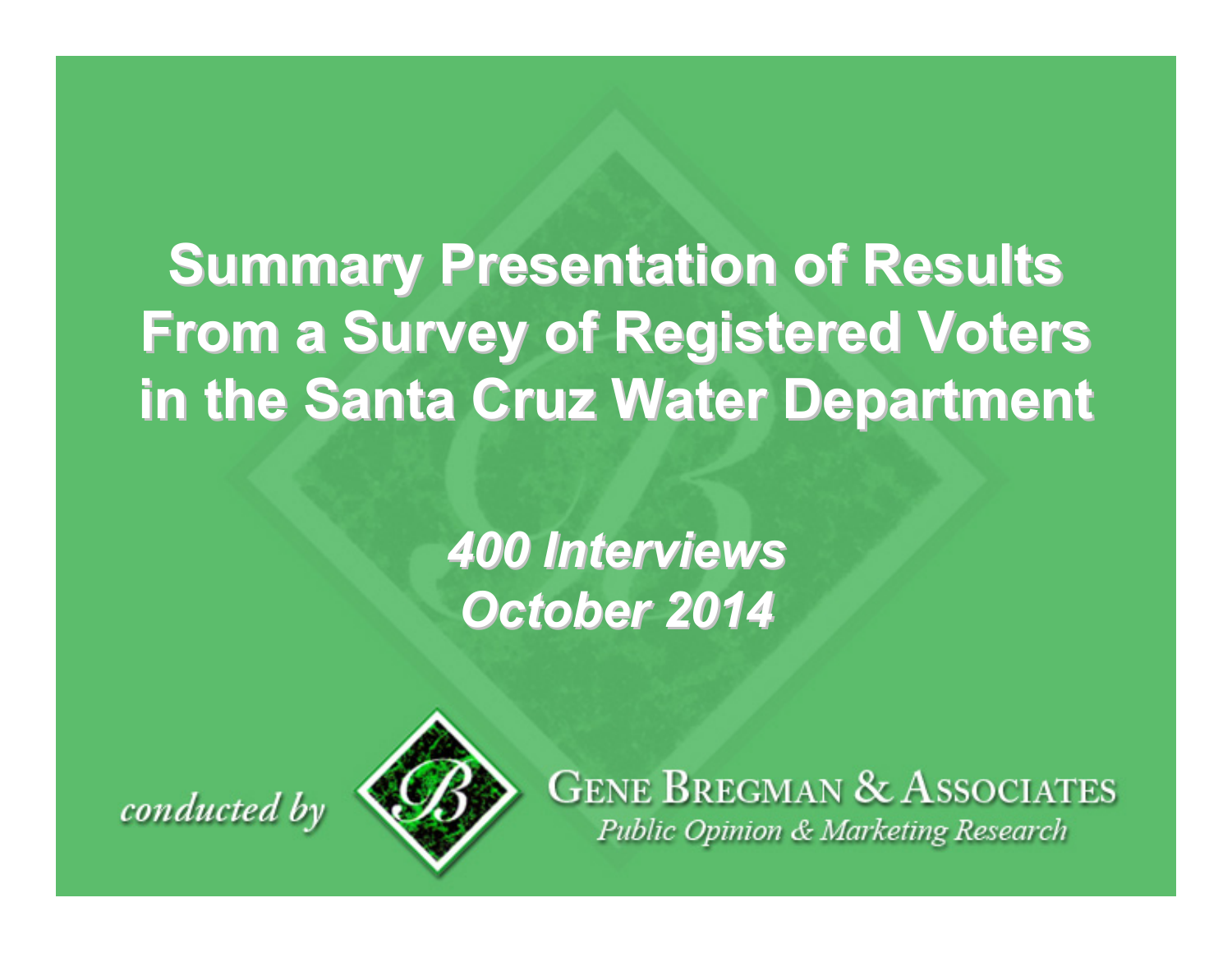#### *Chart 1*

### *Very Serious Problems Facing the City of Santa Cruz*

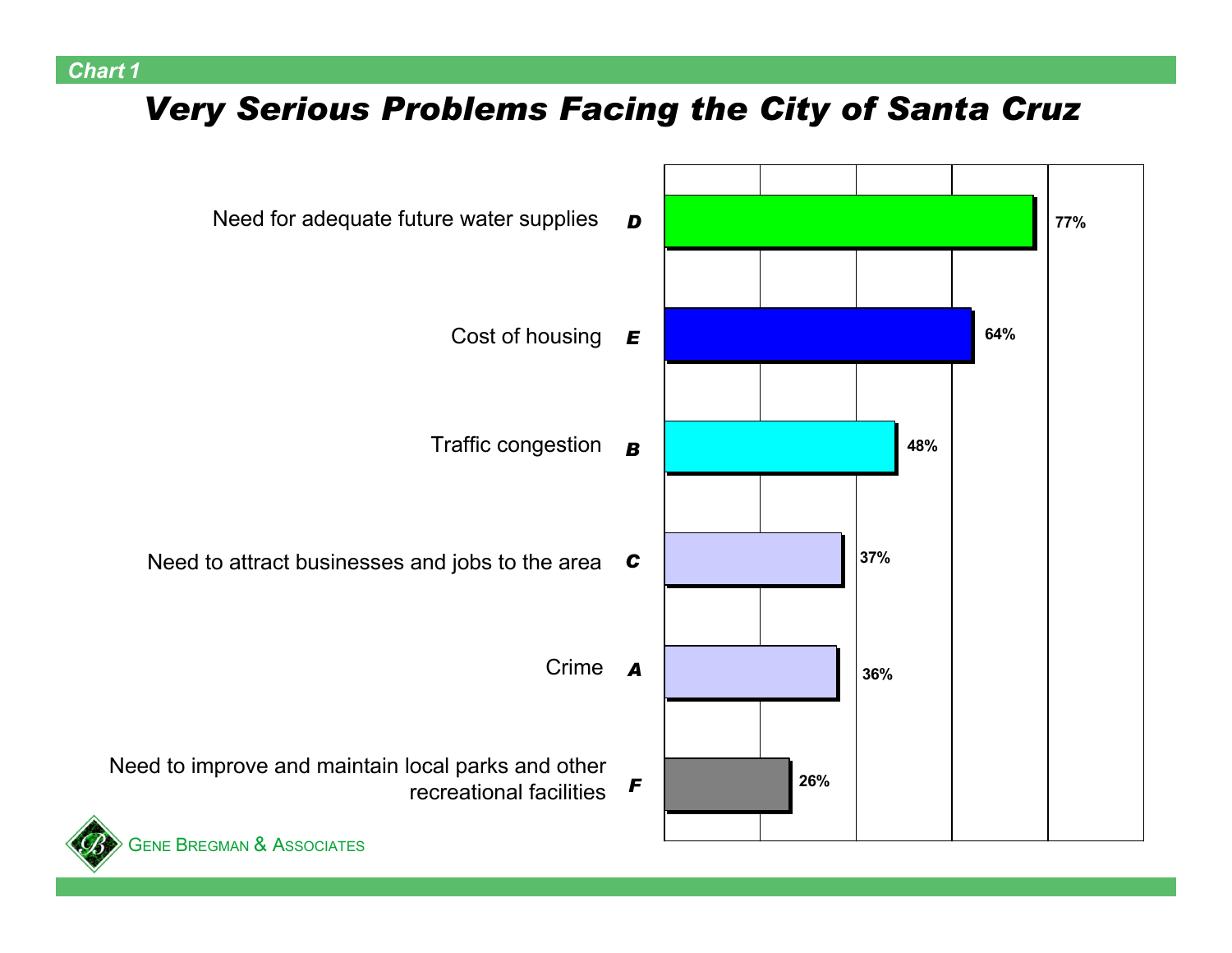### *Very Serious Water Supply Problems*

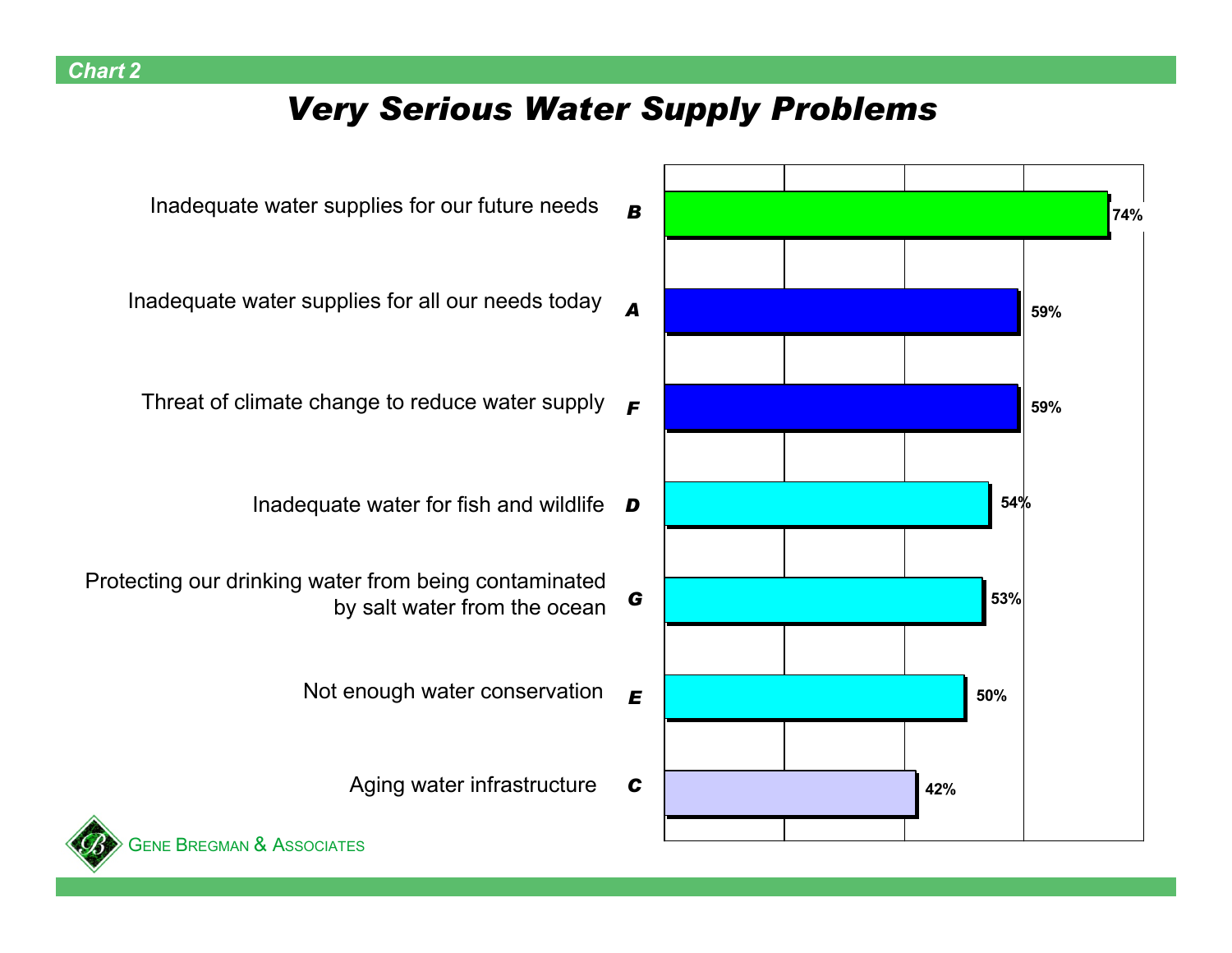### *Comparison of Very Serious Ratings: 2010 vs. 2014*



- Inadequate water supplies for our future needs
- Inadequate water supplies for all our needs today
	- being contaminated by salt water  $\,$  **G** Protecting our drinking water from from the ocean
		- Not enough water conservation  $|_{\bm{E}}$

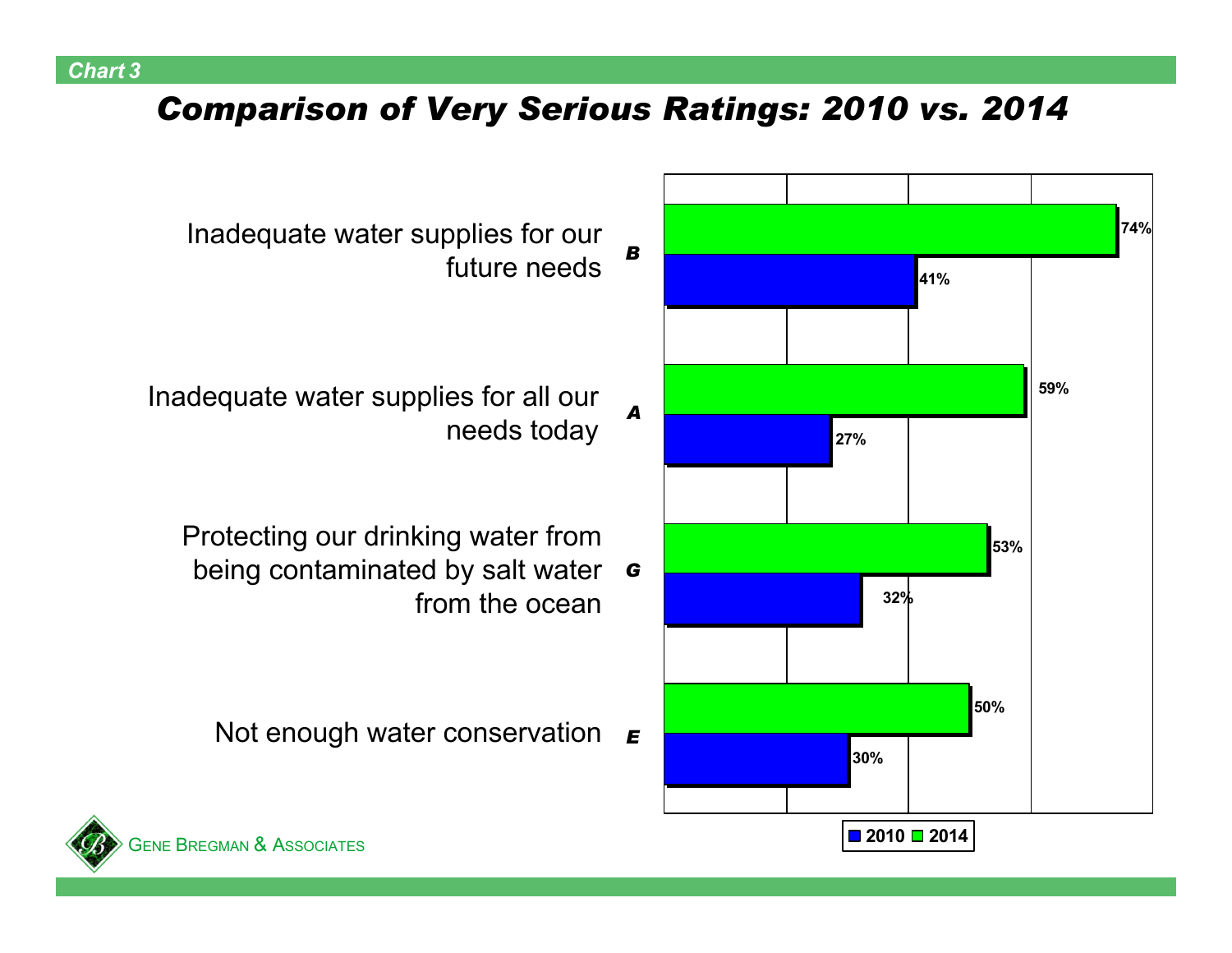# *Agreement with Statement: I've Already Cut Back on Water Use For My Home As Much As I Can*



**G**ENE BREGMAN **& A**ssociates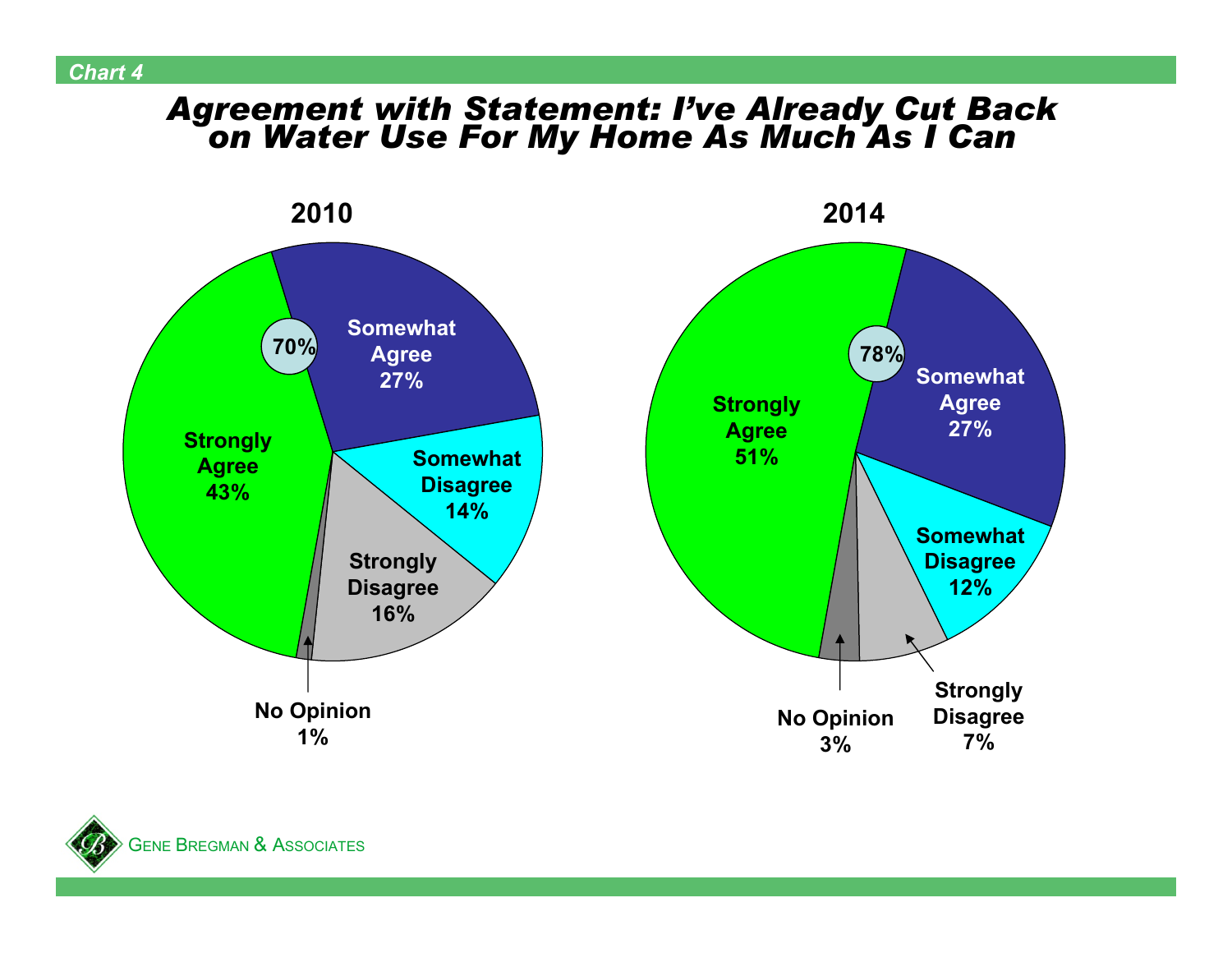#### *Chart 5*

# *Opinion of Current Water Supply*

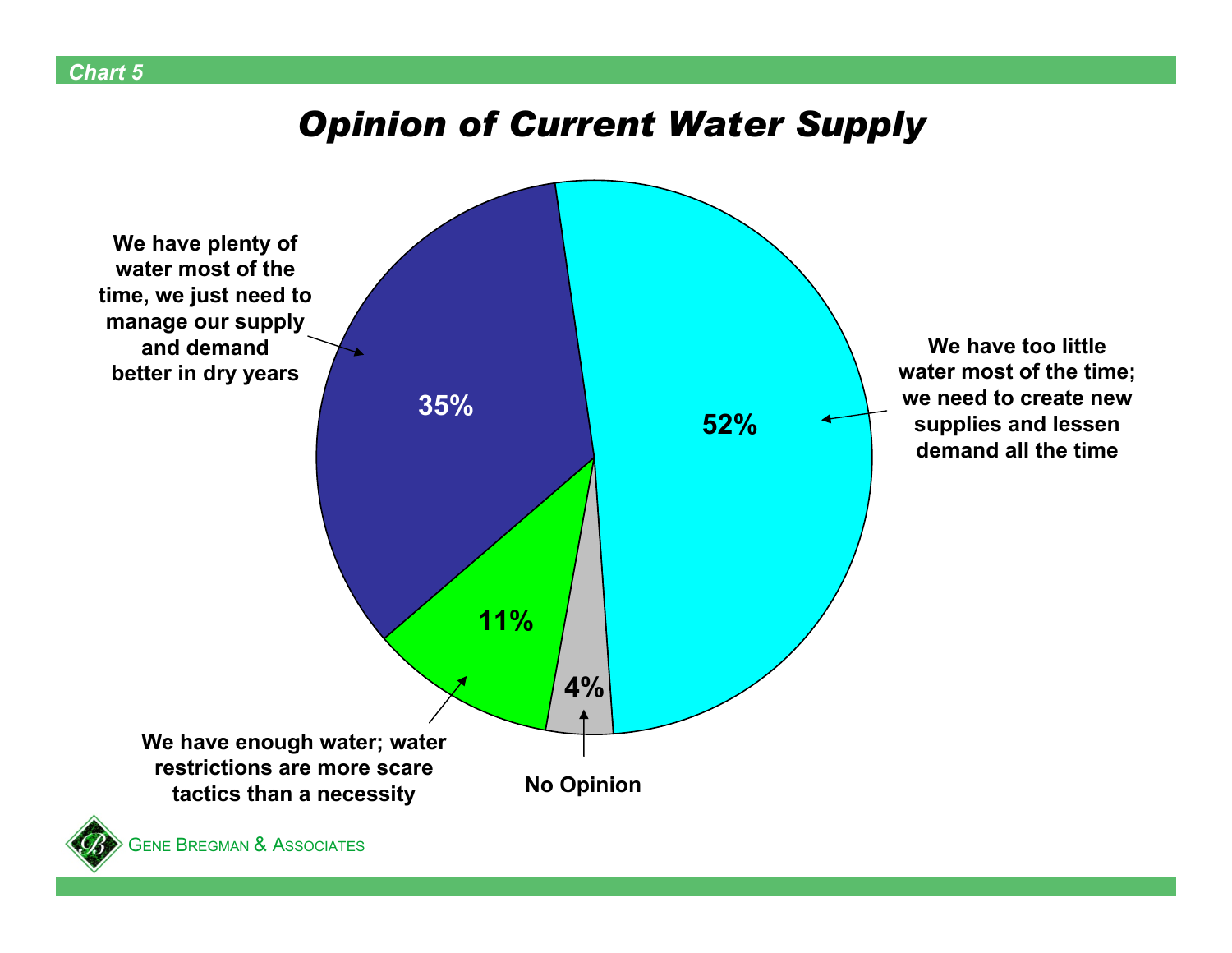#### *New Sources vs. Less Usage*

# *Future Implementation of Water Restrictions*



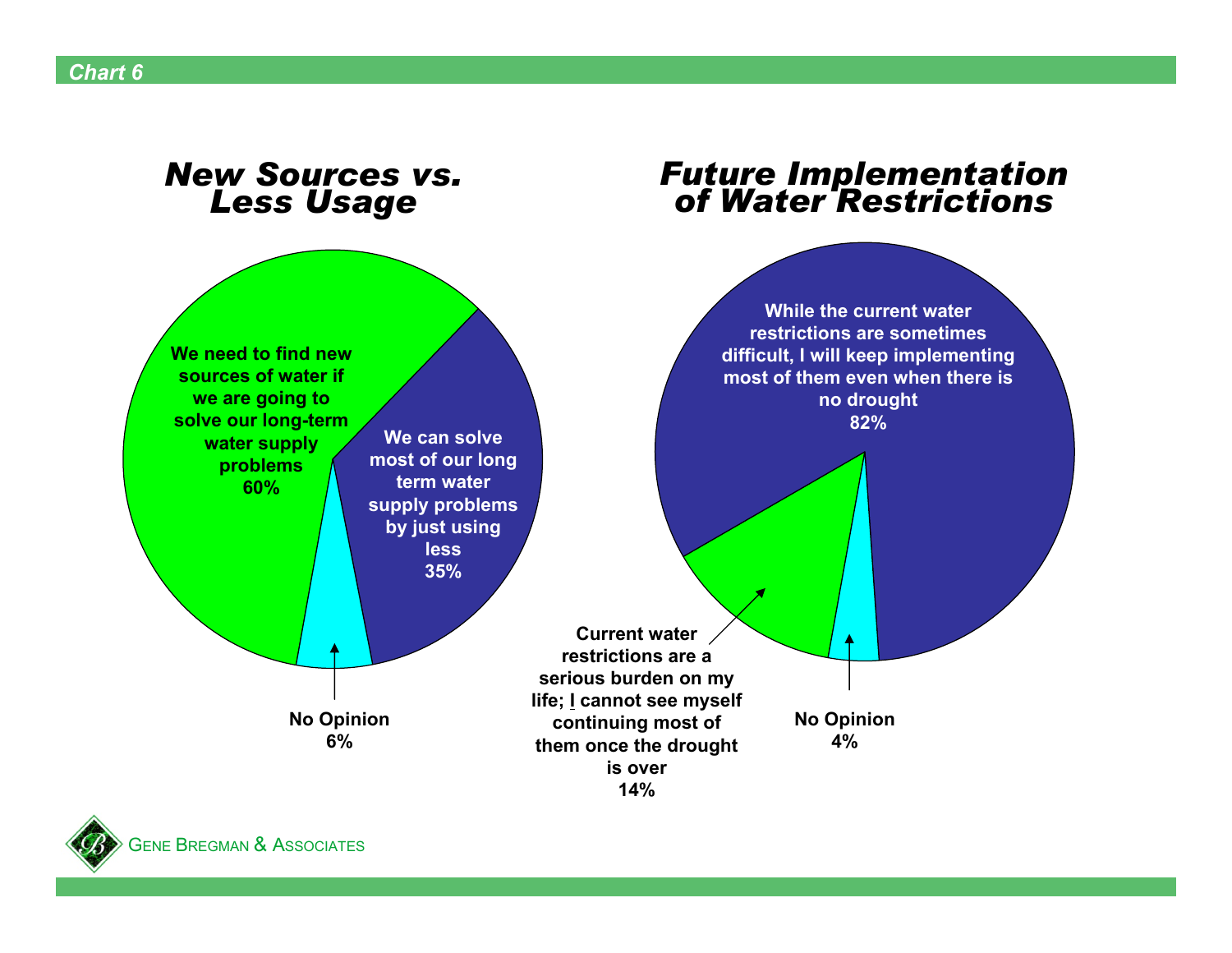# *Acceptability of Current Level of Water Rationing Over Ten Years*





*Chart 7*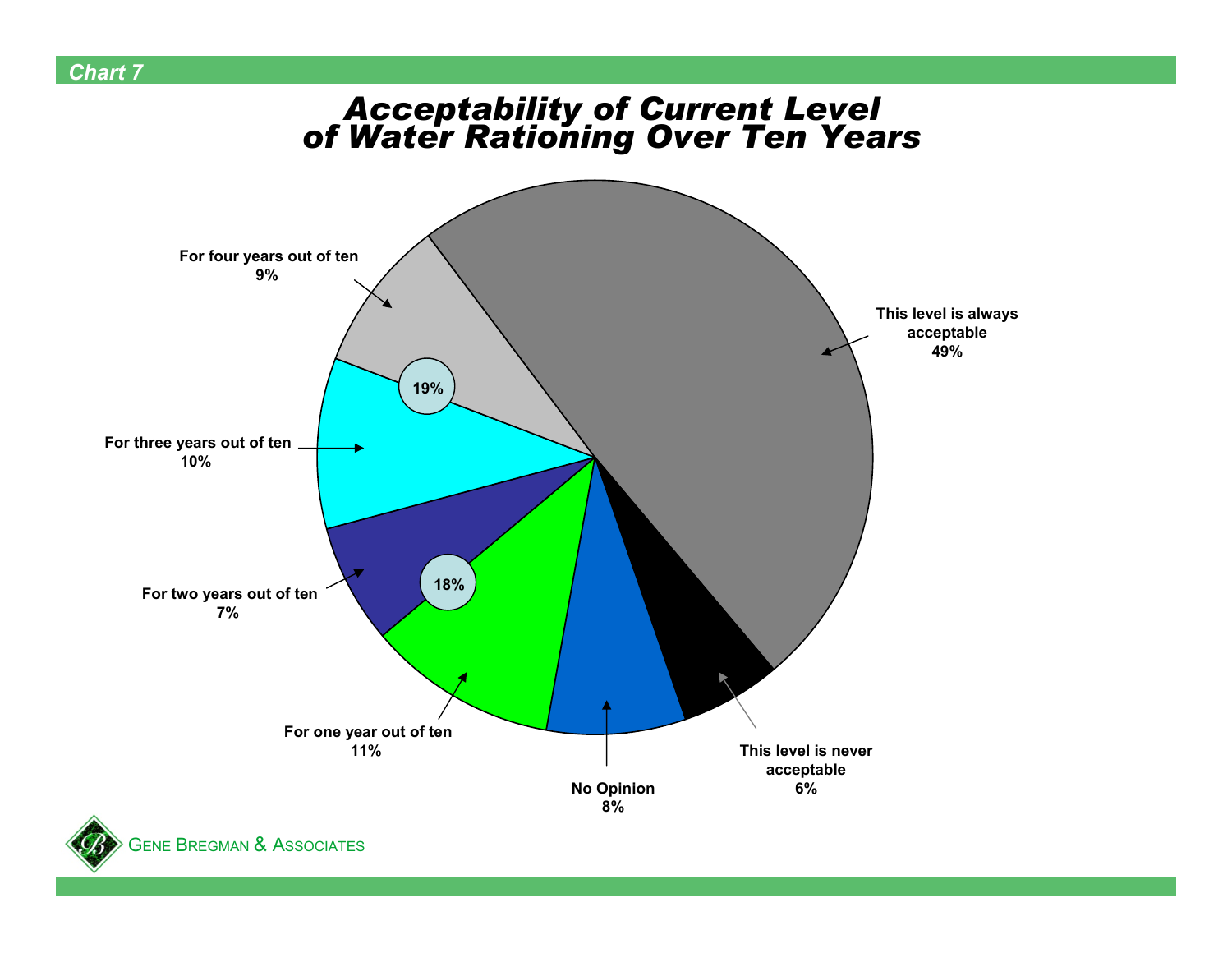### *Ways That People Currently Save Water*



You have made sure any water leaks have been repaired

- You don't leave the water running when brushing your teeth, washing your hands or doing the dishes
	- You take fewer or shorter showers, or turn off the
- You have either turned off the automatic timer for your sprinkler system or otherwise substantially reduced watering your lawn and garden
	- You collect shower water with a bucket while waiting for the water to heat up, then use this water for your plants
	- You have completely stopped watering your lawn or garden
	- You have read your water meter to see how much water you have been using and how much you have been saving
		- You have replaced your lawn with drought resistant plants, paving, tiles, artificial turf, or something else that
	- You have shifted some water use to locations other than your home, such as using a Laundromat, showering at the gym, or something else that you now do away from home



**G**ENE BREGMAN **& A**ssociates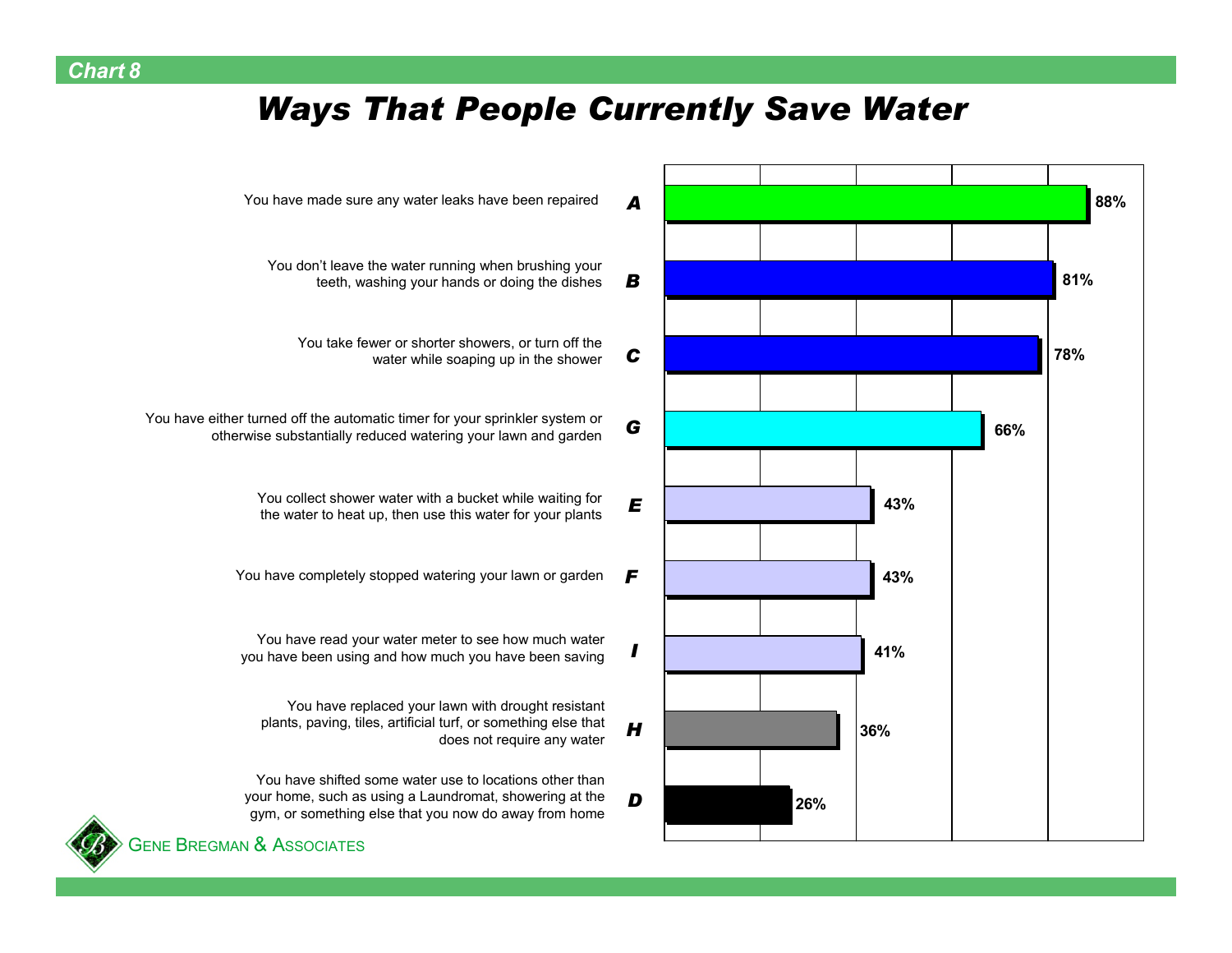# *Importance of Activities Affected by Current Measures to Reduce Water Usage*



To have our parks and playing fields restored with green grass

To be able to flush the toilet whenever it is used

To be able to take a shower without having to worry about taking shorter showers, turning off the water in the middle, or using buckets to capture water as it is heating

> To have green grass and gardens in my neighborhood and throughout the community

To have a green lawn or maintain landscaping at my house

To be able to wash my car *A*

To be able to have a pool or hot tub that can be filled with water



*Chart 9*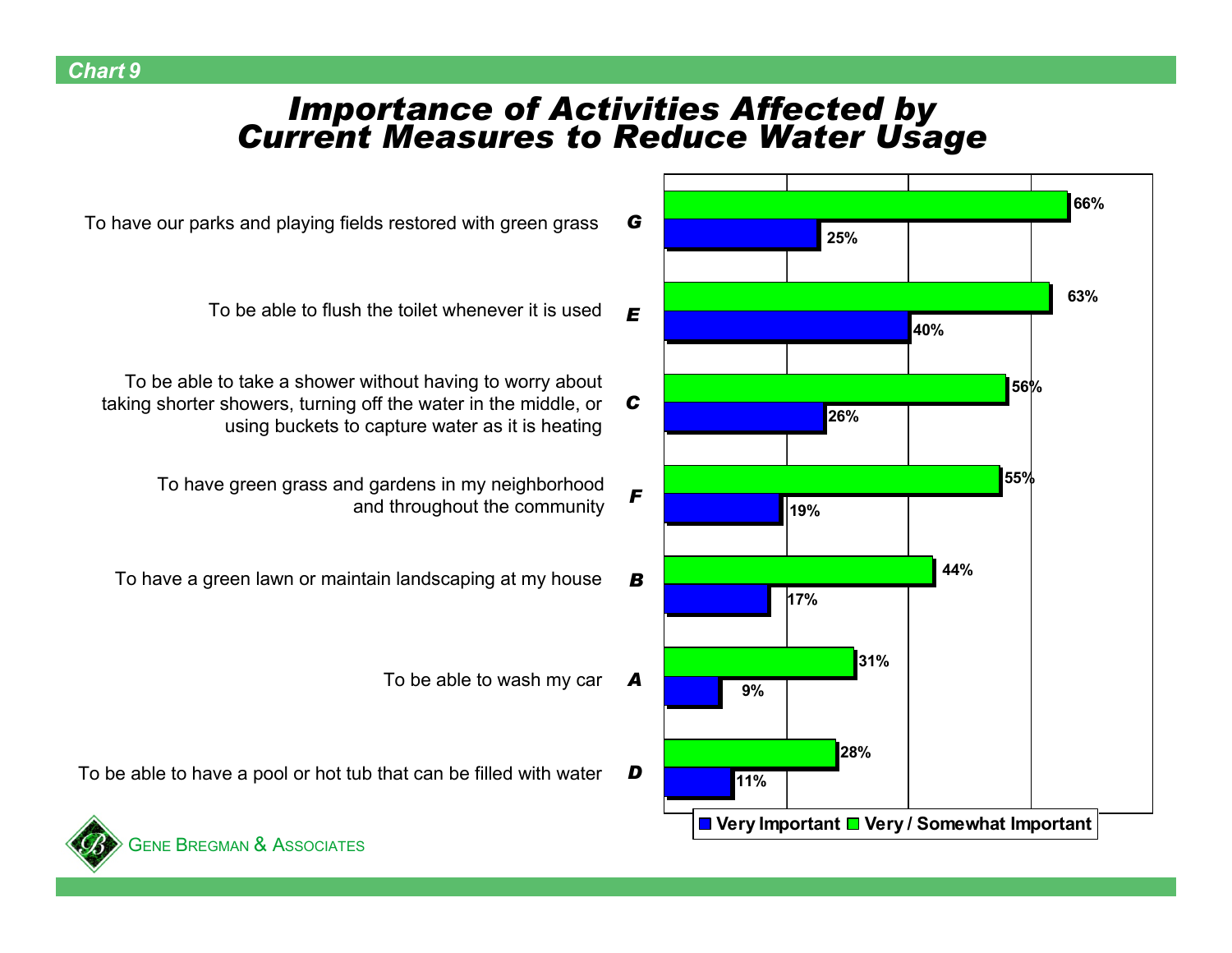### *Agreement With Statements About Drought*

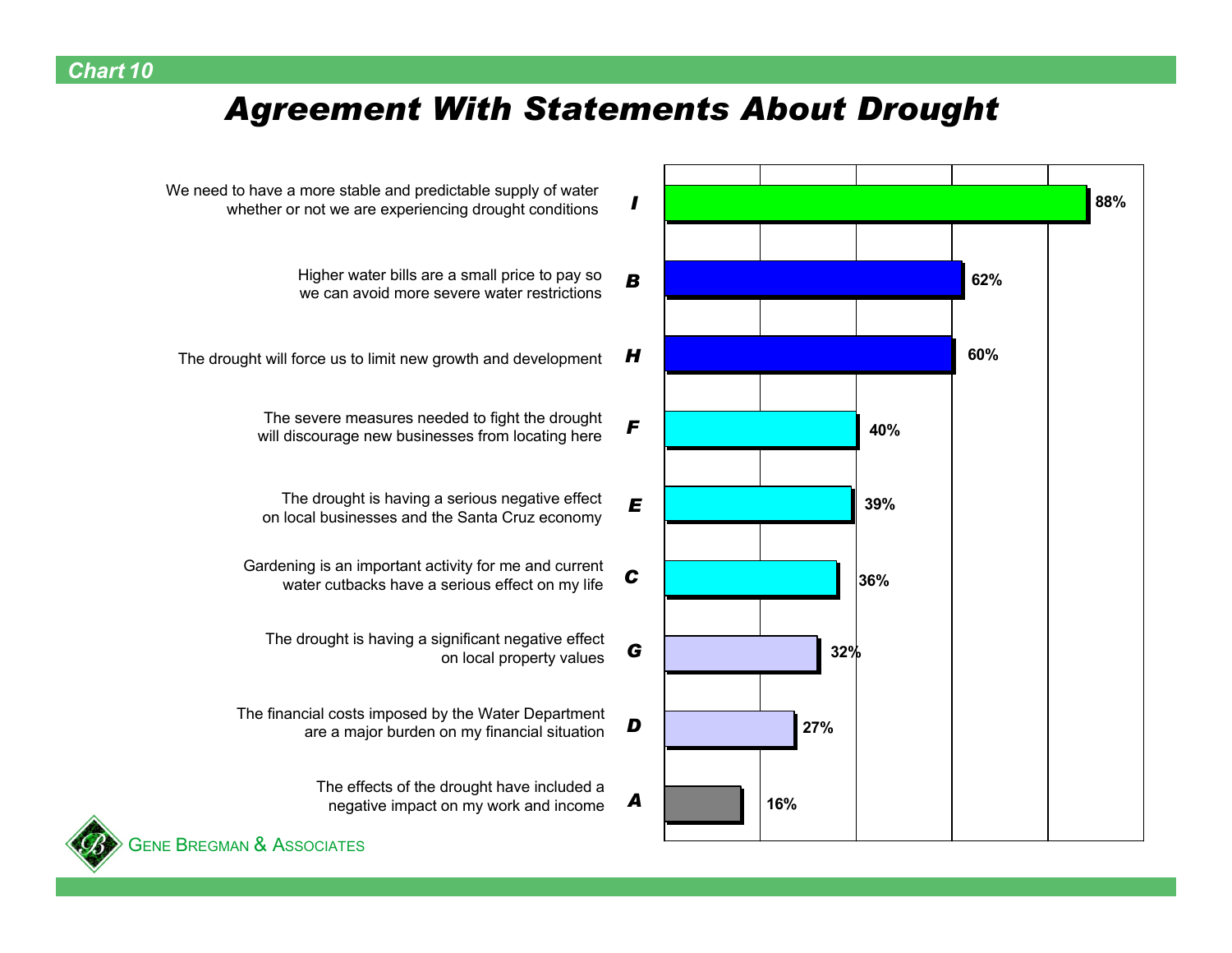#### *Chart 11*

# *Very Important Reasons to Continue Water Saving Measures Even After Drought*



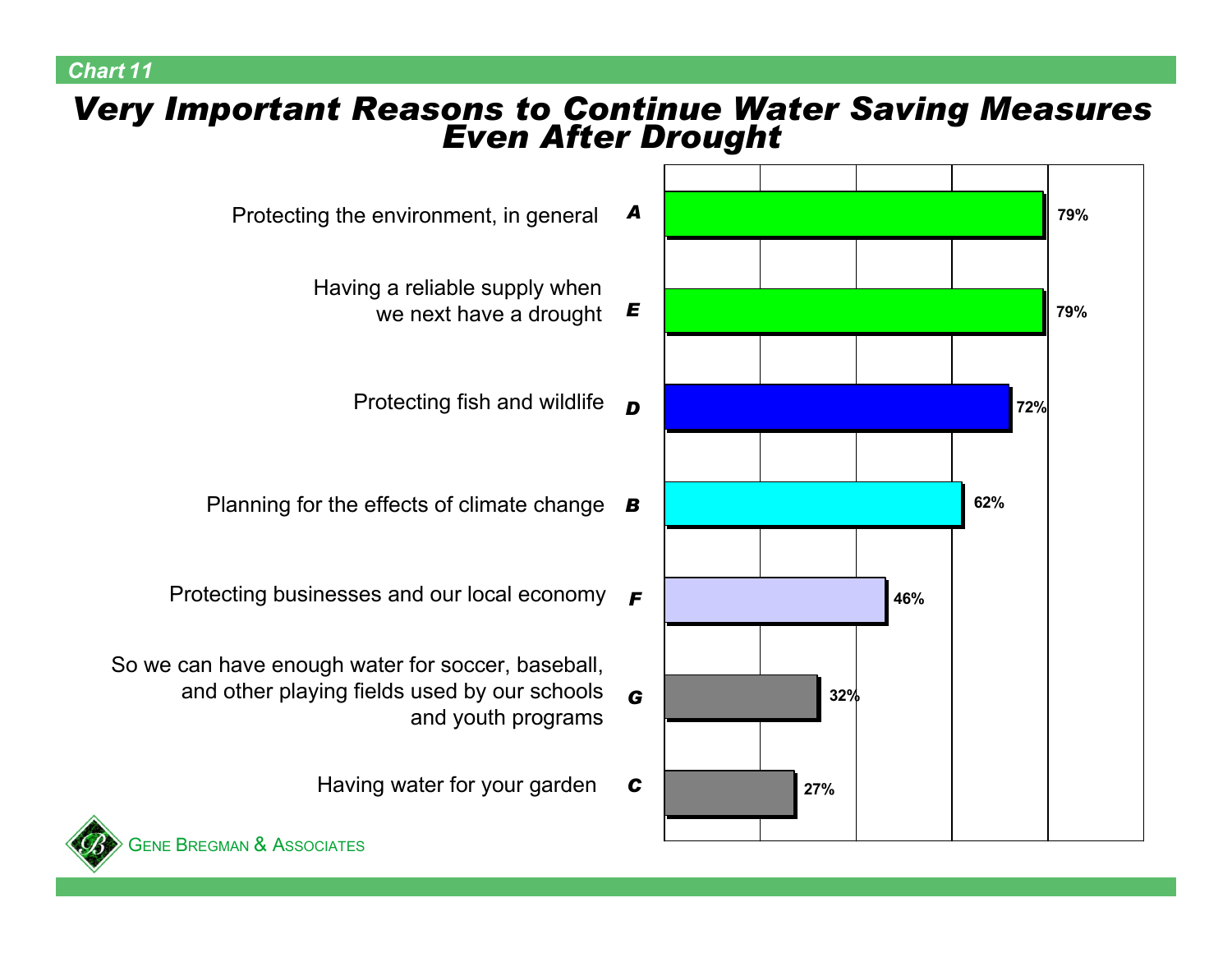### *People Are Worried About Future Water Supplies*

- 88% Agree we need a more stable and predictable water supply with or without drought
- 79% Very important to have a reliable supply of water for next drought
- 74% Very serious problem: Inadequate water supplies for future needs
- 60% We need new sources of water for long-term water supply problems
- 52% We have too little water; need to create new supplies and lessen demand

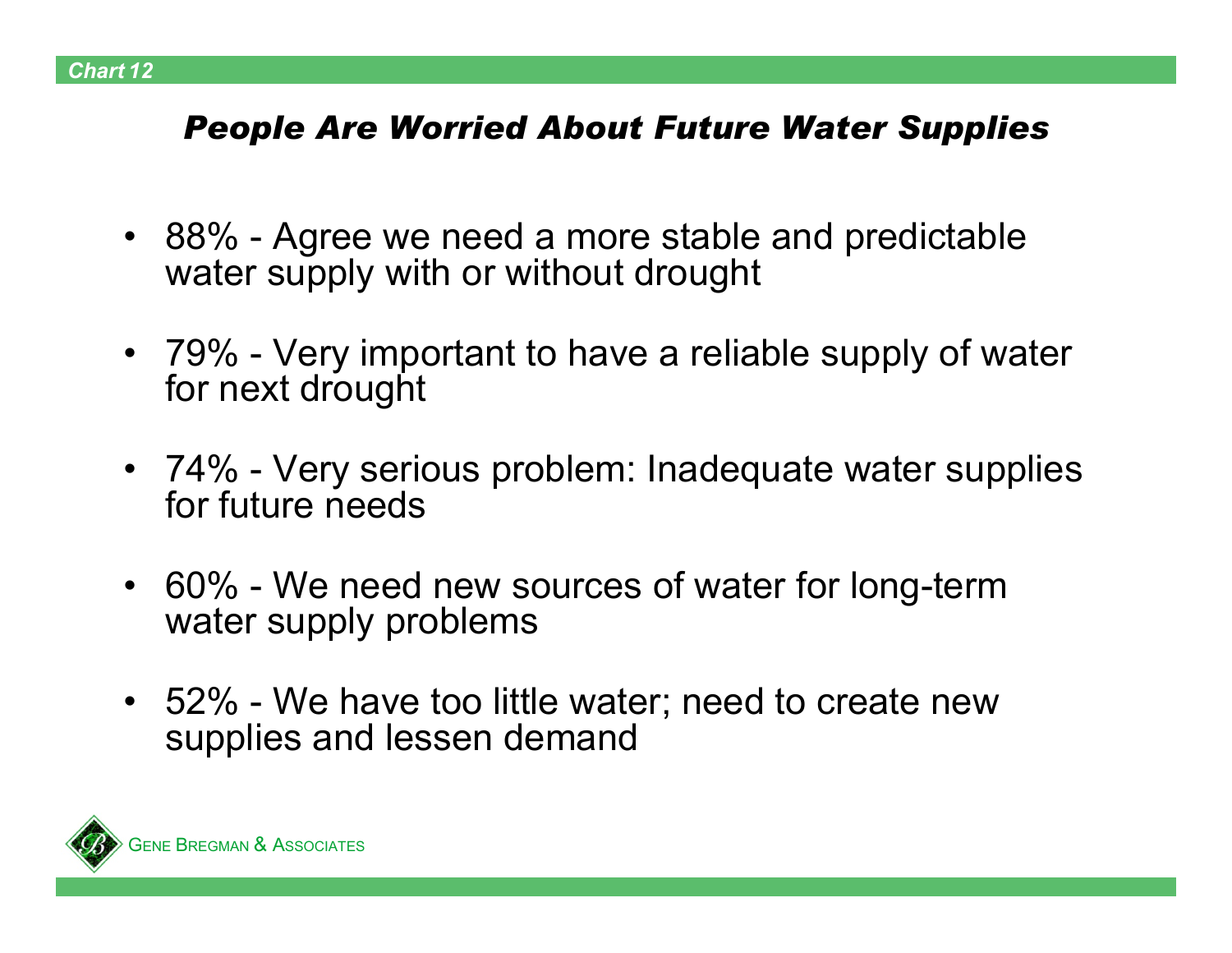# *Environmental Concerns Are a High Priority*

- $\bullet$ 79% - Very important to protect the environment, in general
- •72% - Very important to protect fish and wildlife
- • 62% - Very important to plan for the effects of climate change
- 59% Very serious problem: Threat of climate change to reduce water supply
- • 54% - Very serious problem: Inadequate water for fish and wildlife
- 53% Very serious problem: Protect drinking water from salt water contamination

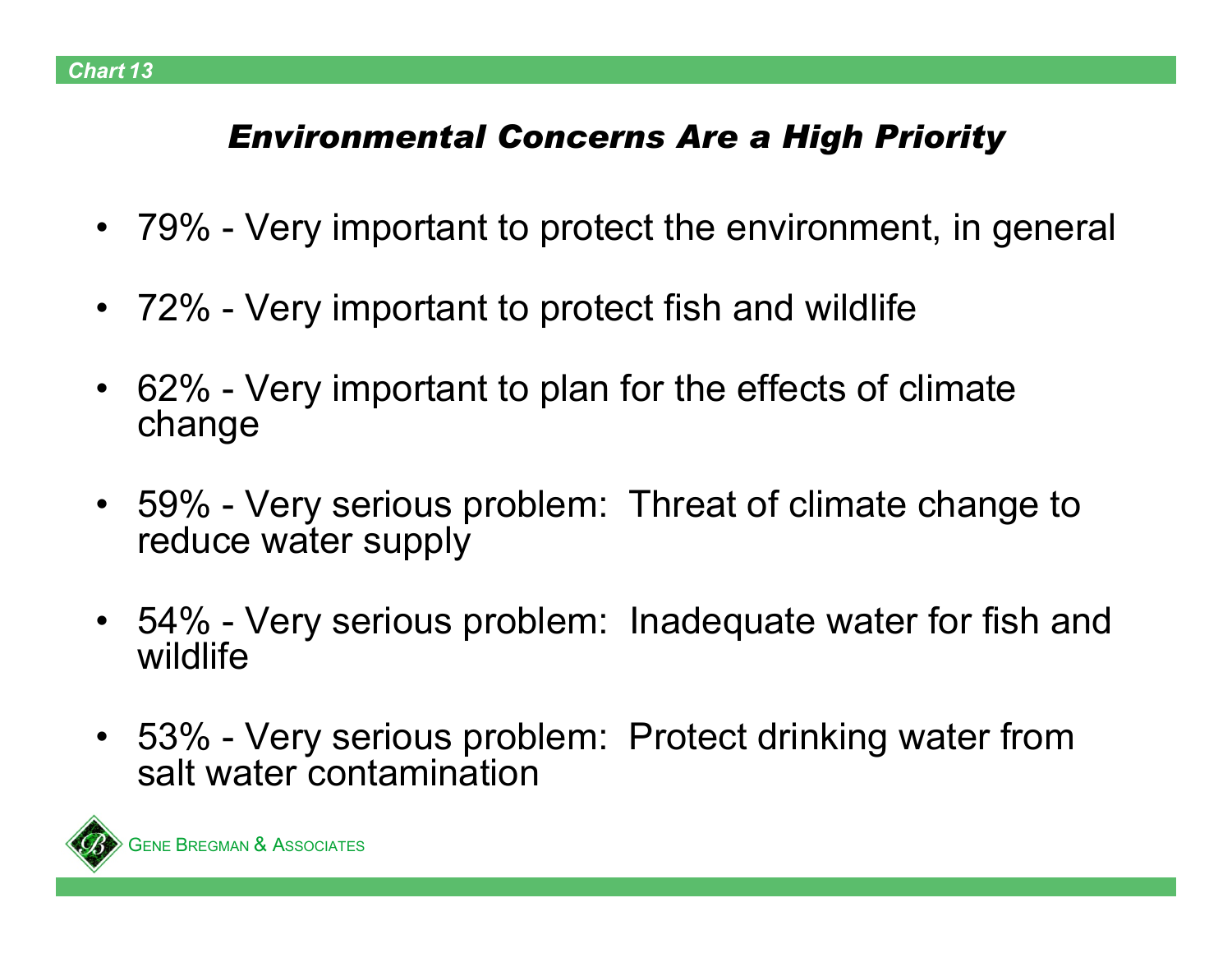# *Residents Have Reduced andAre Willing to Reduce Water Usage*

- 88% Have made sure any water leaks are repaired
- 82% Say current water restrictions are difficult, but they will continue even after drought
- 81% Do not leave water running when doing various tasks
- 78% Take shorter or interrupted showers
- $\bullet$ 66% - Have substantially reduced watering lawn/garden
- 49% Current level of water rationing is always acceptable

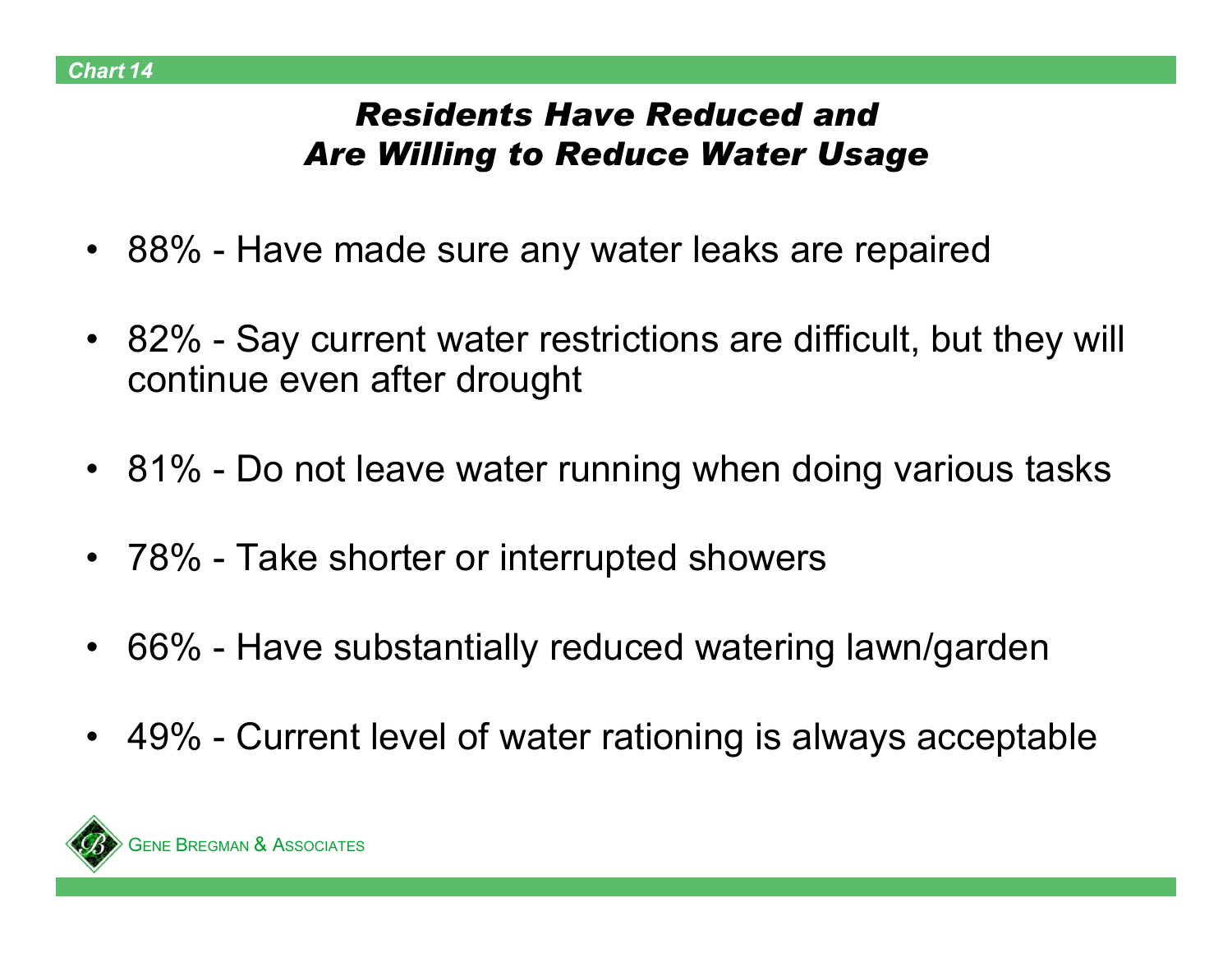# *Some Concerns Remain For Residents*

- 78% Agree they have cut water usage in their homes as much as they can
- 66% Important to have parks and playgrounds restored with green grass
- 63% Important to be able to flush the toilet whenever it is used
- 56% Important to take showers without any worries